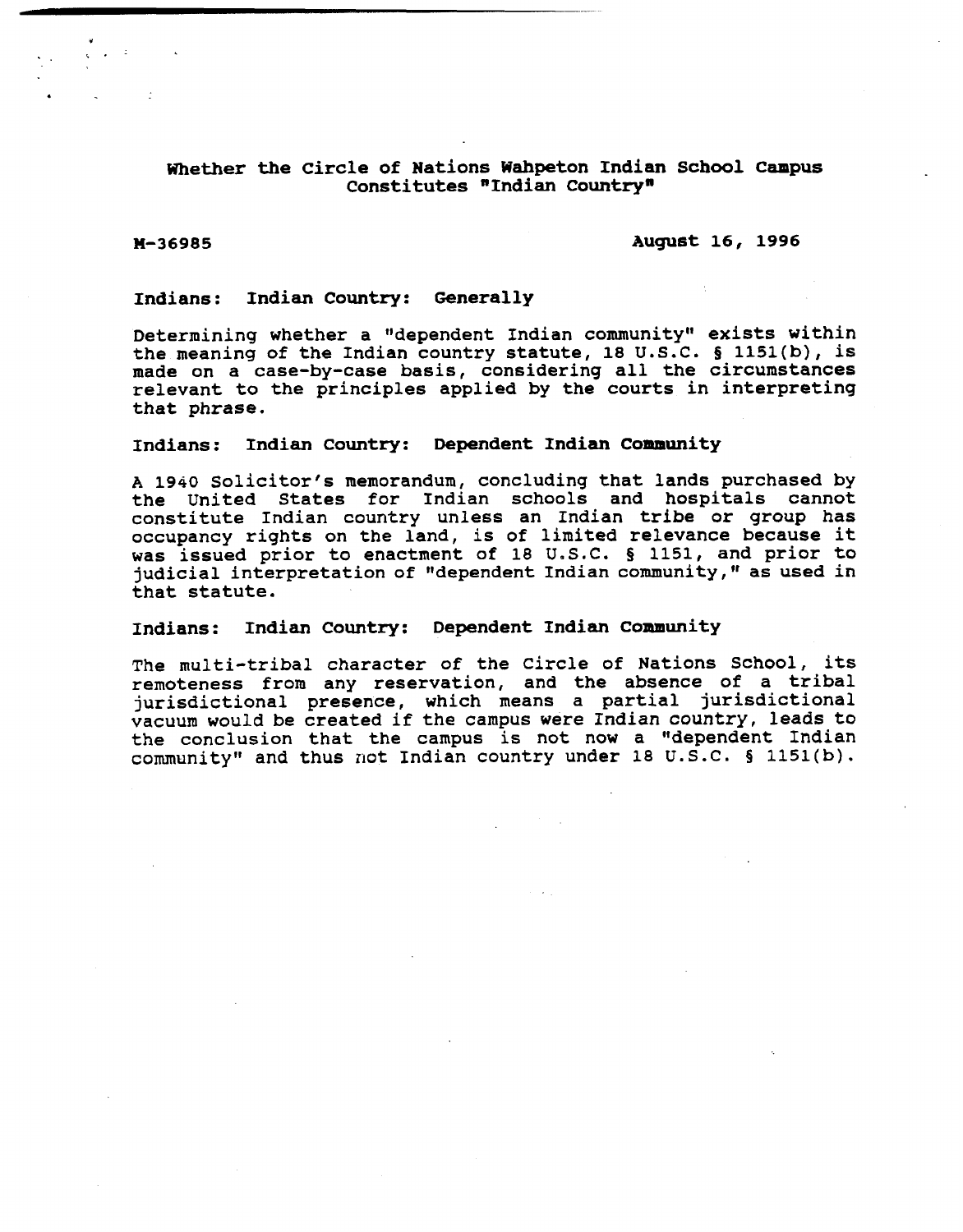

United States Department of the Interior

OFFICE **OF** THE SOLICITOR

# $AB + 6$

M-36985

Memorandum

To: Secretary

From: Solicitor

Subject: Whether the Circle of Nations Wahpeton Indian School Campus Constitutes "Indian Country"

The North Dakota Attorney General, the School Board for the Circle of Nations School (formerly Wahpeton Indian School), and the North Dakota congressional delegation have all requested a legal opinion regarding the Department of the Interior's position on whether the Circle of Nations School (CNS) is located in "Indian country," as defined in 18 U.S.C. § 1151.

For the following reasons, I conclude that the CNS campus does not, at this time, constitute a "dependent Indian community" and is, therefore, not "Indian country."

# **BACKGROUND**

In 1904 Congress directed establishment of the Wahpeton Indian School by instructing the Commissioner of Indian Affairs, with the approval of the Secretary of the Interior, to purchase land and erect buildings and other improvements with a \$100,000 appropriation. Act of April 21, 1904, ch. 1402, 33 Stat. 189, 215. This Act required the school to be for an Indian agricultural farm and stock-raising, "under the supervision and direction of the Commissioner of Indian Affairs, and in all respects in conformity with such conditions, rules, and regulations as to the conduct and methods of instruction and expenditure of money as may be from time to time prescribed by him  $\ldots$  . . " Id, at 216.

The School is located on 52 acres of land purchased for that purpose. Since its establishment in 1908, the lands and facilities have been used for the sole purpose of educating Indian children. The School currently serves students in the fourth through eighth grade level. In 1982, the United States District Court for the District of Columbia described the school's objective as reflecting "the broader needs of elementary level Indian students in today's society. The School educates Indian children, provides home care, a community environment, and a social living situation." Omaha Tribe of Nebraska v. Watt, 9 Ind. L. Rep. **3117, 3117** (D.D.C. July